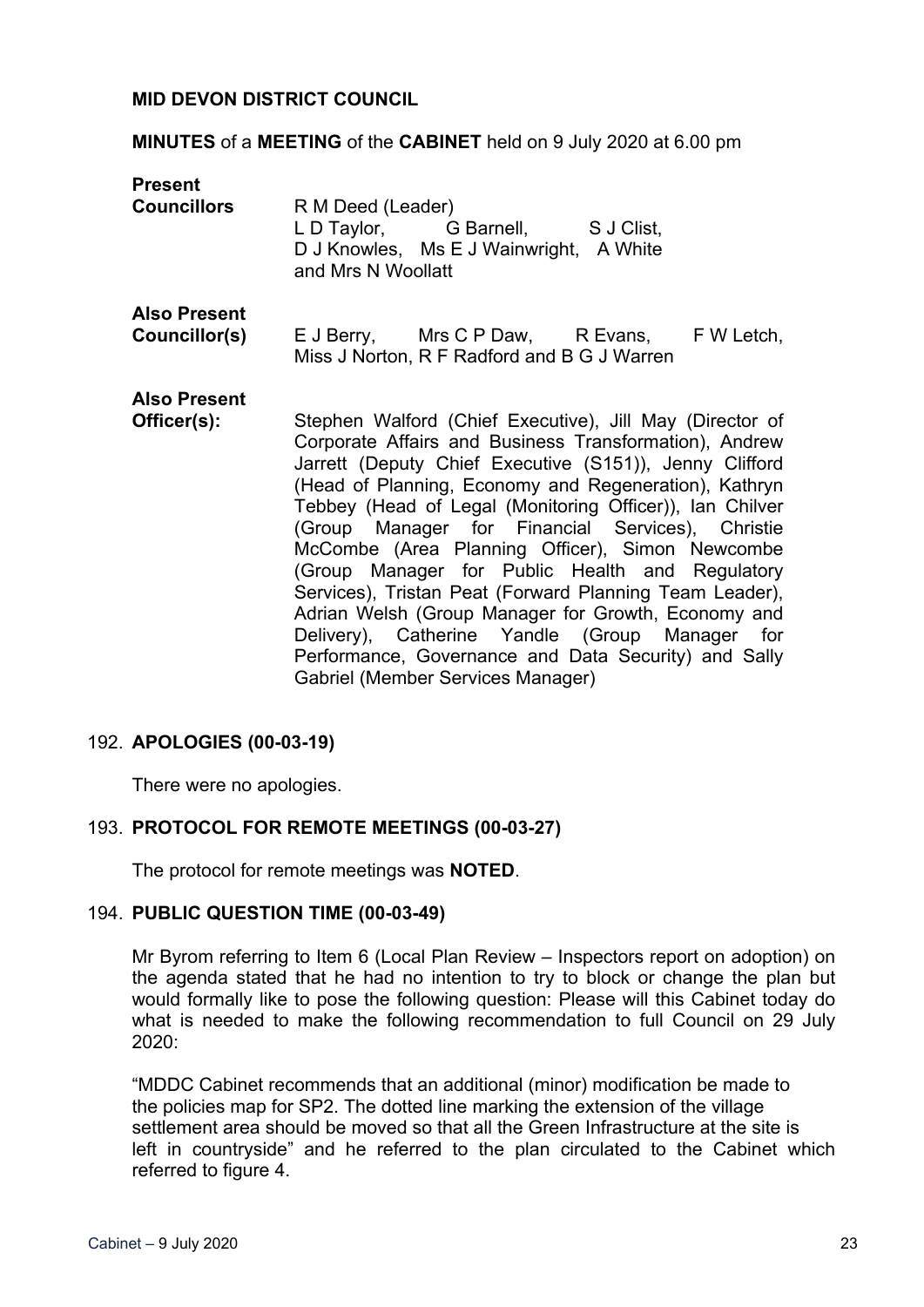He added that the proposed change would not materially affect the plan. It would –

- leave every word of the text of SP2 unaltered from that finally recommended by the Inspector
- keep the location and extent of the Green Infrastructure exactly as shown on the policies map
- be entirely consistent with and reinforce the clear intent of the policy concerning the area of Green Infrastructure
- leave all the policy's Green Infrastructure in the countryside, providing it with extra protection against development under Policy S14
- require minimal work no more than a simple alteration to one map
- be consistent with the way GI is treated at Tiverton, Cullompton and Crediton where GI can already be found beyond the edge of settlements.

The Chairman indicated that an answer would be provided when the item was debated.

The Chairman read a statement on behalf of Mr Quinn referring to, Item 10: Annual Treasury Management Review 2019/20.

In Section 8, sub section 2 (Non-Treasury Management Investments), figures are given for the Council loans to the Company and it is stated that: "these loans are subject to overarching management review on a regular basis. This is reflected in the impairments, made in periodic monitoring reports and in a year-end review, totalling £790,000".

Yet the Company was loaned nearly six and a half Million Pounds in this year.

Lending such an amount to a Company that is openly saying it might not pay its' debts on time, inevitably raises questions.

One such question was asked at Audit Committee, on 23 June 2020, where the Committee was asked for "an assurance that all loans were made with due diligence and competence by MDDC Officers, fully in accordance with the usual business risk management processes".

The Deputy Chief Executive/ S151 Officer promised a "*full and thorough response*" but no response appears in the Audit Committee Minutes.

My first question is: Where can I see this response?

With regard to Agenda item 13:- 3 Rivers Developments Ltd Feedback.

In the second paragraph of the 'Legal Implications' section, the Chief Executive makes a clear statement that: "Neither Officers nor Members are able to put themselves in a situation where their duty to the Council conflicts with their duty to the Company".

He then retracts this clarity by continuing: "in so far as Officers are concerned - as their duty to the Council arises from their terms and conditions of employment. The Council, as their employer, is able to amend the terms and conditions, so that when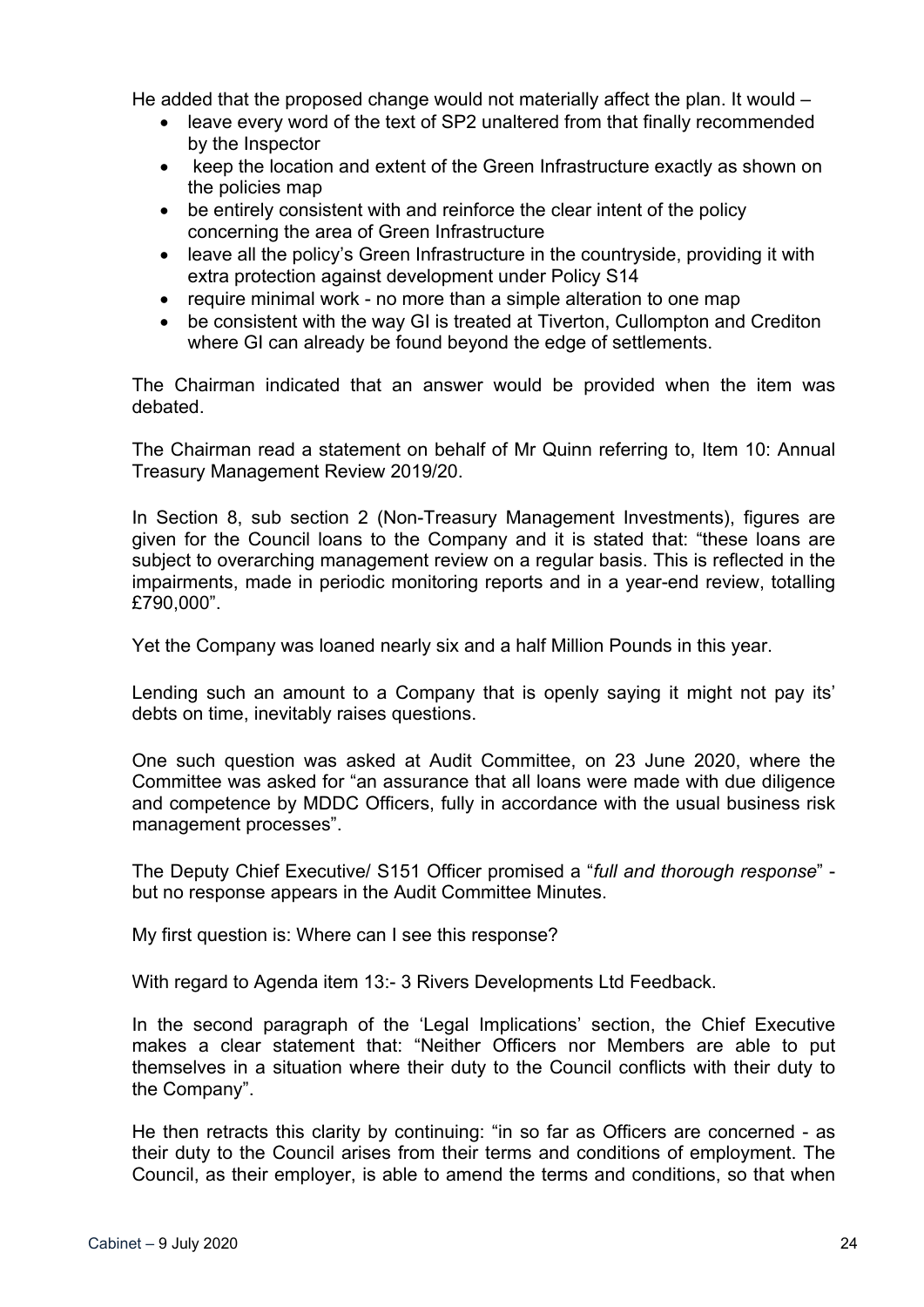Officers are acting in their role as a Director of the Company, they act in the best interests of the Company".

My second question is: Has any Officer ever had their terms and conditions of employment amended in the way that the Chief Executive describes?

The Chairman indicated that that a response would be sent in due course.

## 195. **DECLARATIONS OF INTEREST UNDER THE CODE OF CONDUCT (00-10-51)**

At this point in the meeting the following declarations were made:

Cllr Mrs N Woollatt declared a personal interest in Item 8 (Cullompton Town Centre Masterplan as the report referred to a property that she owned and the leat , she informed the meeting that she was member of the Cullompton Leat Conservation **Board** 

All members of the Cabinet had received correspondence from Mr Byrom and declared this at this point.

# 196. **MINUTES OF THE PREVIOUS MEETING (00-12-47)**

The minutes of the previous meeting were approved as a correct record.

Note: Cllr Mrs N Woollatt requested that her vote against the decision be recorded.

## 197. **LOCAL PLAN REVIEW - INSPECTOR'S REPORT ON ADOPTION (00-15-12)**

The Cabinet had before it a \*report of the Head of Planning, Economy and Regeneration presenting the Inspector's report into the adoption of the Mid Devon Local Plan Review 2013-2033 including main modifications and additional (minor) modifications.

The Cabinet Member for Planning and Economic Regeneration outlined the contents of the report stating that the Council had received the Inspector's report on 26<sup>th</sup> June in which he set out his conclusions on the examination of the Mid Devon Local Plan Review 2013 – 2033.

The Inspector had confirmed that the Local Plan Review provided an appropriate basis for the planning of the district and had set out where 55 Main Modifications were needed in order for the Local Plan Review to be found sound and so that it could be adopted by the Council. Once adopted, the Local Plan Review would replace existing Local Plans for Mid Devon and would carry full weight for the determination of planning applications, as part of the development plan alongside the Devon Minerals and Waste Plans and Neighbourhood Plans. He stated that it was vital to understand that with an adopted plan this would safeguard against speculative development and give greater control where development took place.

The Inspector's recommended Main Modifications concerned matters that were discussed at the examination hearings. They followed from proposed Main Modifications that were approved by the Council on 4<sup>th</sup> December 2019 for the purpose of public consultation, alongside an updated Sustainability Appraisal. Habitat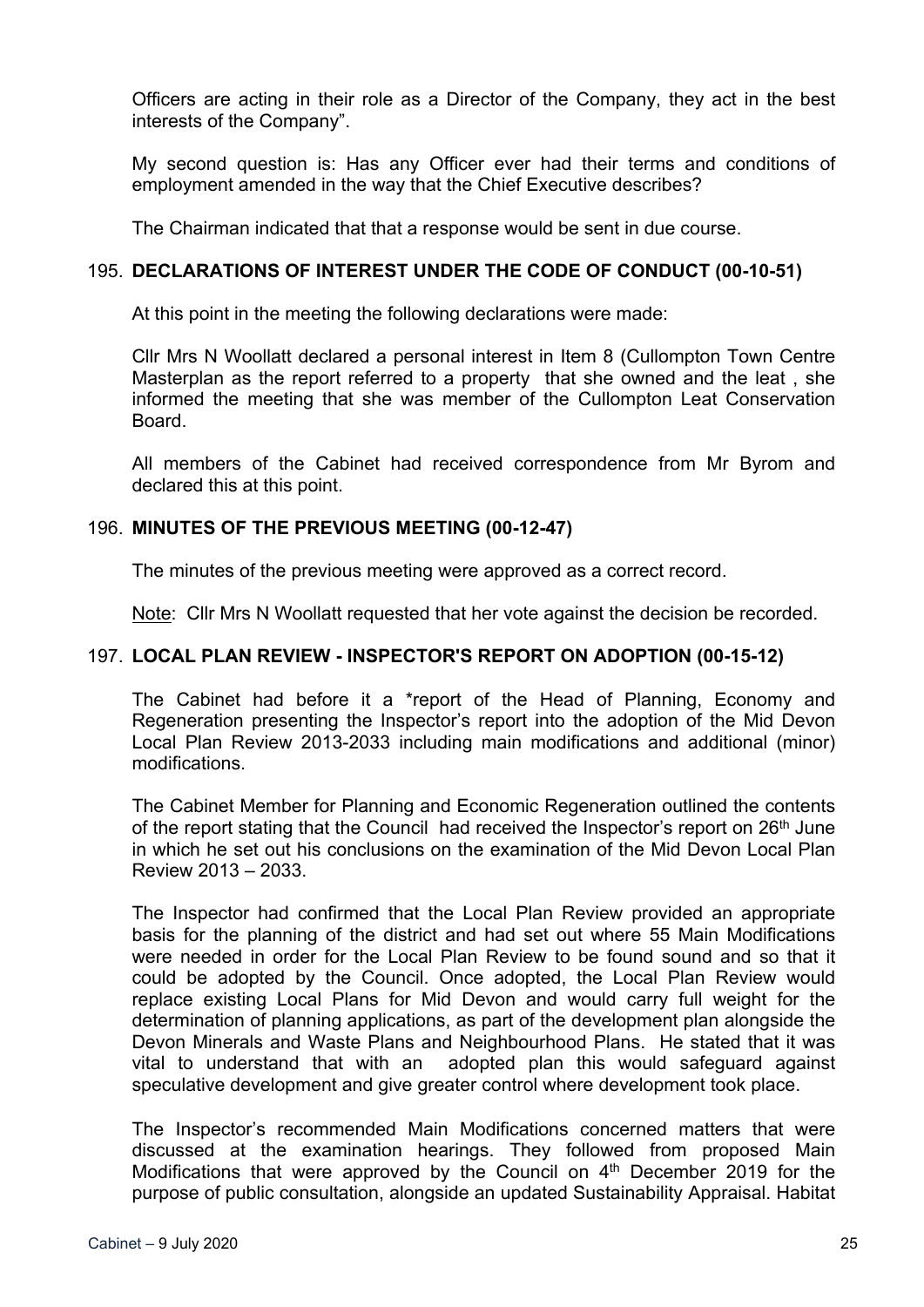Regulations Assessment and Equalities Impact Assessment. The Inspector's Main Modifications overcame his previous concerns about housing delivery in the early years of the housing trajectory and should ensure a rolling five-year supply of deliverable housings sites. The Inspector had amended the detailed wording of modified policies for new Gypsy and Traveller sites to allow more flexibility for off-site provision to be made where sites were required on the major urban extensions. He had also made clearer why a full Retail and Leisure Impact Assessment was needed for any planning application which includes a designer outlet shopping centre at Junction 27.

A question was raised with regard to the suggestion made by Mr Byrom with regard to the green infrastructure being protected and whether modifications to the map could be made prior to adoption and the implications of any amendments to the plan.

The Head of Planning, Economy and Regeneration stated that whilst the modification may seem minimal and a minor modification, there would be a consequential main modification to the policy, the site was 6 ha including the green infrastructure and criterion f highlighted the 2.5 ha of green infrastructure. The text within the policy also referred to the green infrastructure so if a minor modification was made to the map it would introduce an inconsistency with the policy which would require a main modification.

Consideration was given to:

- Whether the settlement line and the allocation area (SP2) had the same boundary
- Whether the Local Plan with regard to green infrastructure was inconsistent
- Whether the Local Plan should be adopted at any cost as the Council had a responsibility to the local community
- The size of all the documentation before Members
- Whether typographical, grammatical and presentational changes should be made before the documents were considered by Council
- The need for a 'clean' plan without track changes to be presented to Council if possible
- Whether the 2.5ha of green infrastructure within Policy SP2 could be guaranteed without an amendment to the plan; with the Head of Planning, Economy and Regeneration Economy and Regeneration referred to text accompanying the policy stating that 'development of the highest ground should remain as undeveloped green infrastructure'. She believed the green infrastructure could be safeguarded through the policy
- The Climate Change Declaration of 2019 and the need for a stronger provision for the climate goals agreed and whether this would be considered in the next version of the plan
- The Local Development Scheme considered the timetable for producing the next plan

**RESOLVED** that a briefing note be prepared with regard to any modification to the map for Policy SP2 and for it to be considered by Council.

(Proposed by Cllr Mrs N Woollatt and seconded by Cllr L D Taylor)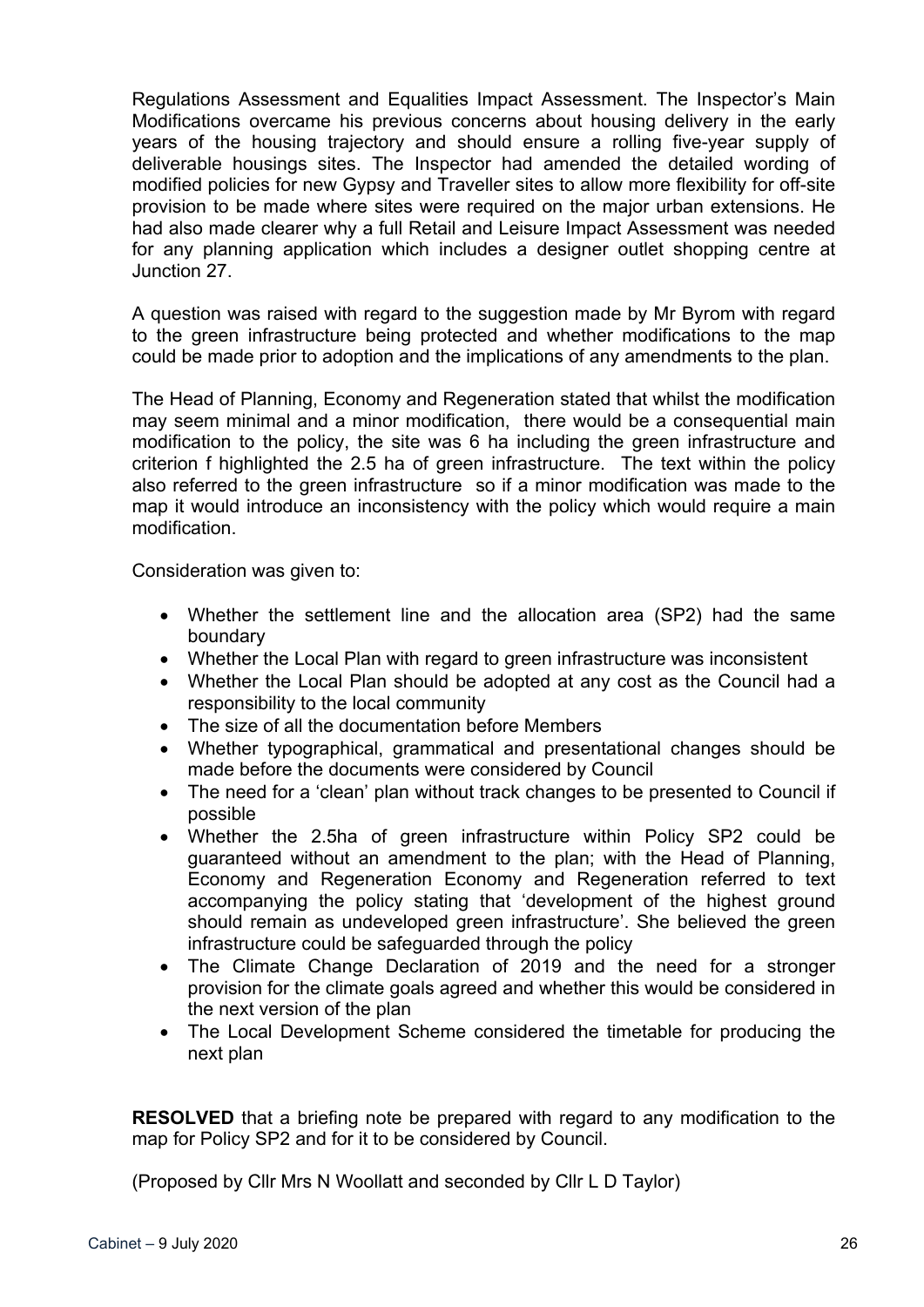It was therefore

# **RECOMMENDED TO COUNCIL that:**

It notes the Inspector's Report at Appendix 3; and that:

(a) The Council adopts the Mid Devon Local Plan Review 2013 – 2033 (Appendix 1), under Regulations 26 and 35 of the Town and Country (Local Planning)(England) Regulations 2012, including main modifications pursuant to section 23 of the Planning and Compulsory Purchase Act 2004 confirmed by the Inspector in his report (Appendix 3), and the Council's additional (minor) modifications (Appendix 4).

(b) The Council adopts the Mid Devon Local Plan Review 2013 – 2033 Policies Map (Appendix 2) together with any changes needed to this through the Inspector's main modifications in his report (Appendix 3) including Plan MM35 (Appendix 9), Plan MM45 (Appendix 10) and the Council's additional (minor) modifications (Appendix 4) as described in Section 6 to this report.

(c) The Council notes that, in accordance with Regulations 26 and 35 of the Town and Country (Local Planning)(England) Regulations 2012 the following documents will be published on the Council's website, and will be made available for inspection, free of charge at the Council's Phoenix House office during its opening times and in local libraries in Mid Devon once this becomes possible following a relaxation of restrictions of movement and public gatherings currently in place due to the Covid-19 pandemic:

(i) Mid Devon Local Plan Review 2013 – 2033

(ii) Mid Devon Local Plan Review 2013 – 2033 Adoption Statement (Appendix 5); and

(iii) Sustainability Appraisal Report (Appendix 6) and Sustainability Appraisal Post-Adoption Statement (Appendix 7).

(d) The Council notes that the Adoption Statement (Appendix 5) is sent to the Secretary of State and to any person who has asked to be notified of the adoption of the Mid Devon Local Plan Review 2013- 2033.

(e) The Council approves the Sustainability Appraisal Report (Appendix 6) and the Sustainability Appraisal Post-Adoption Statement (Appendix 7).

(f) Delegated authority is given to the Head of Planning, Economy and

Regeneration in consultation with the Cabinet Member for Planning and Economic Regeneration to make any typographical, grammatical, graphical and presentational changes to the Mid Devon Local Plan Review 2013 – 2033 (e.g. paragraph and table numbers) and its Policies Map to finalise the plan before it is published, including any changes that are necessary to the Policies Map to reflect the Devon Minerals and Waste Plans.

(Proposed by Cllr G Barnell and seconded by Cllr D J Knowles)

Notes: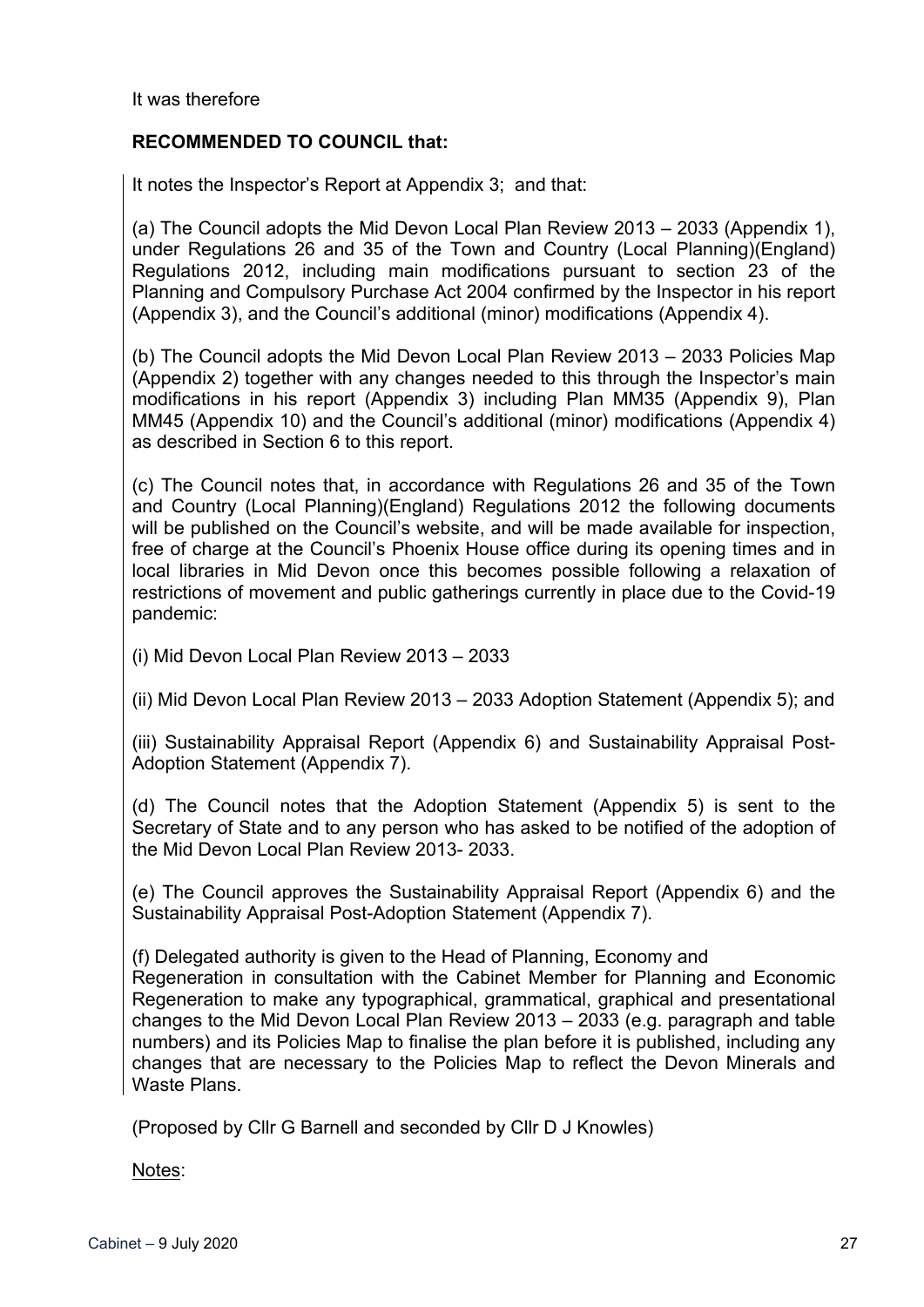- i) Cllr Warren declared that as Chairman of Willand Parish Council he had closely following the journey of the Local Plan since 2014 and had spoken at committee and at the enquiries with regard to this matter.
- ii) \*Report previously circulated, copy attached to minutes.

# 198. **REOPENING HIGH STREETS SAFELY FUND (00-55-25)**

The Cabinet had before it a \*report of the Head of Planning, Economy and Regeneration with regard to the 'Reopening High Streets Safety Fund (RHSSF).

The Cabinet Member for Planning and Economic Regeneration outlined the contents of the report stating this Council had been awarded £73,686 from the fund. This would enable the authority to put in place urgent measures to support economic recovery in the towns, particularly in the high streets through a mix of advice/support and implementation of a range of measures.

Monday 15th June 2020 saw the permitted reopening of the High Streets with restrictions on non-essential retail being lifted. The fund was to respond to the immediate needs in 2020 with the Government is encouraging early spend. The fund was not intended for capital works and was focussed on:

- Supporting development of an action plan for how the local authority may begin to safely reopen the local economies;
- Communications and public information activity to ensure that reopening of local economies could be managed successfully and safely;
- Business-facing awareness raising activities to ensure that reopening of local economies could be managed successfully and safely; and
- Temporary public realm changes to ensure that reopening of local economies could be managed successfully and safely.

Initial work had been undertaken to form an action plan and as this was a live document this would be updated over the coming months as risk assessments in the town centres were reviewed. This Action Plan was broken down into a three stage implementation process. A phased approach was considered appropriate given that the situation was ever changing. The first related to the immediate measures that were needed to be implemented prior to High Streets opening on the 15th June. The second phase covered the medium term actions (2-3 months) informed by ongoing dialogue with the Town Councils, business organisations/trader groups and DCC. The final phase would respond to any changes needed over the autumn which could arise from a number of issues including customer/trader perceptions and behaviour, changing Government guidance and crucially the extent of the virus at that time.

Section 4 of the report identified initial works undertaken in advance of the high streets opening including reconfigured pedestrian arrangements.

He informed the meeting that the proposals have been developed in liaison with local Ward Members, the Town Councils and the Local Resilience Forum. The business community had also been contacted through business fora and trader organisations to share information and advice via our webpages. A forum for discussion with the Town Mayors had also been established. This had led to greater collaborative working.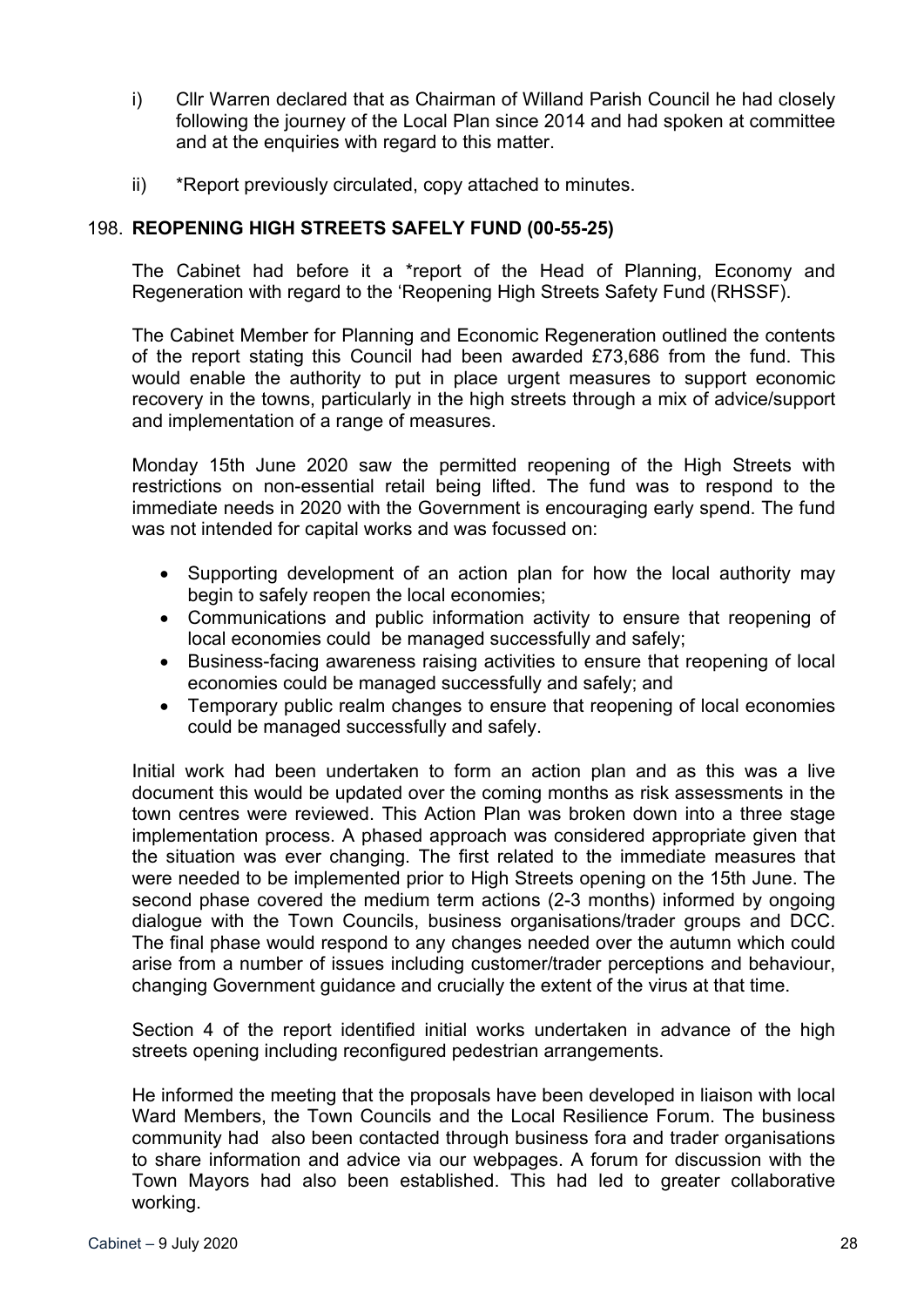Consideration was given to:

- The work undertaken by the officers in the 3 main towns
- Additional items that could be put in place were suggested, for example hand sanitiser stations at bus stops and car park ticket machines
- The work of the forum with the town mayors and local businesses was deemed to be important and was fully supported
- The need to consider in the autumn the additional footfall of school students using the high streets
- How the plan dovetailed with the economic recovery plan and in particular the green recovery and the need for further communication to obtain local buy-in
- Signage in the market area of Tiverton
- An open invitation was extended to members to attend the town forum meetings
- Discussions were taking place with regard to offering free parking for a limited period

## **RESOLVED** that:

- *a) The report be noted.*
- *b) The action plan to date be approved and delegated power be granted to the Group Manager for Growth Economy and Delivery and the Group Manager for Corporate Property and Commercial Assets in consultation with the Cabinet Member for Planning and Economic Regeneration to continue to develop and review the action plan, to implement or fund measures within scope of the Government guidance in accordance with the action plan.*

(Proposed by Cllr G Barnell and seconded by Cllr S J Clist)

Note: \*Report previously circulated, copy attached to minutes.

# 199. **CULLOMPTON TOWN CENTRE MASTERPLAN (1-09-19)**

The Cabinet had before it a \*report of the Head of Planning, Economy and Regeneration considering the key themes outlined in the reports and to seek approval to progress with the production of the Cullompton Town Centre Masterplan and Delivery Plan taking into account the comments received during the stage 1 public consultation.

The Cabinet Member for Planning and Economic Regeneration outlined the contents of the report outlining the recommendations and invited the Cabinet to agree the recommendations so that the masterplan could move to Stage II, he added that the Cullompton Town Centre masterplan would form a key document for the regeneration of the town; enhancing the town's economic prospects and providing a clear strategy to ensure the town met its full potential as an attractive and thriving town post Covid19 and into the 21<sup>st</sup> century. It would provide the umbrella framework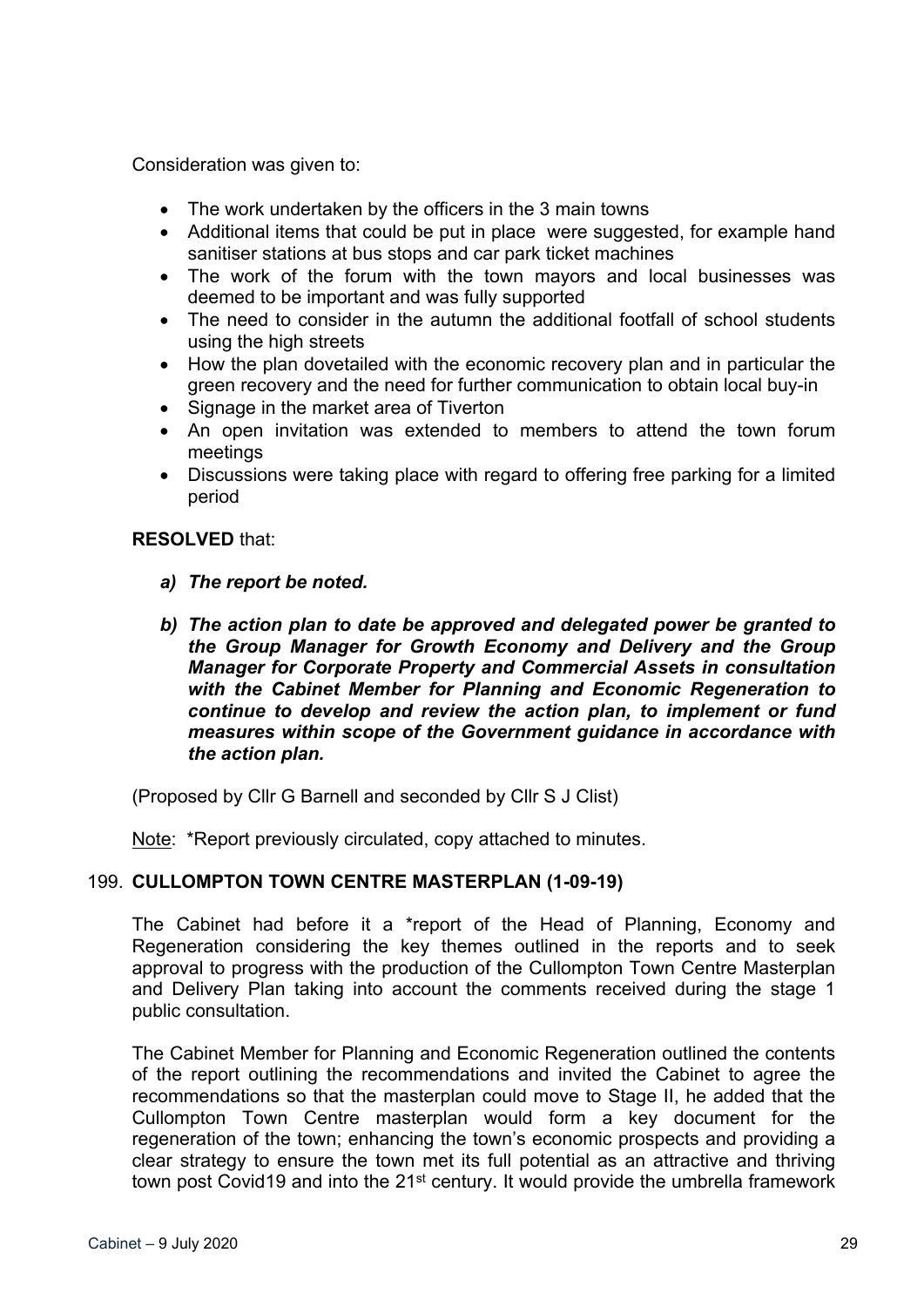within which the Cullompton Future High Street Heritage Action Zone (HAZ) works could be delivered. He outlined the consultation process that had taken place

Feedback had been invited on six town wide initiatives including:

- The enhancement and restoration of Cullompton's distinctive historic buildings and landscape
- The rediscovery of Cullompton's historic role as a place to work and to make
- Creating an enticing experience for visitors to draw them into the town centre
- A reclaiming and redesign of Cullompton's spaces to support a vibrant community life
- Ensuring a sustainable town for its growing community: with homes, education, community and recreational facilities
- Ability to move around on foot, on bicycle, by bus and by train easily.

He identified Section 3 of the report which analysed the consultation responses.

A number of key themes have emerged from the stage 1 consultation:

- a) Enhanced public realm. This was regarded as an important element that could provide significant benefits in improving the visual appearance of the town. A particular focus could be the Bull Ring and main gateways into the town at Station Road and Exeter Road.
- b) Care of Historic Buildings. The Cullompton High Street HAZ bid identified an improvement scheme for high priority buildings. It sought to unlock retail and residential potential of properties through a focused grant scheme.
- c) Traffic Management. A planning application for the Cullompton Relief Road had been received. Should it be approved it would provide the first step towards alleviating traffic flows through the town centre.
- d) Green Spaces. Enhancement of existing and delivery of new green spaces through public realm works and scheme development.
- e) Vision. A clear understanding of the vision and the unique selling point of the town was required, but with a clear distinction between what was an 'aspiration' and what was deliverable.

The Area Planning Officer (Projects) highlighted by way of presentation the strategy for the town and the key themes that had been identified for consultation. She explained the process of the consultation, the events that had taken place and the emerging themes from the consultation that had been explained by the Cabinet Member and how the funding could be used.

Consideration was given to:

- Traffic management in Fore Street and whether a one way system could be created
- The need for discussion with the Devon County Council and the Highway Authority with regard to providing safe crossing links from the Garden Village across the motorway to the town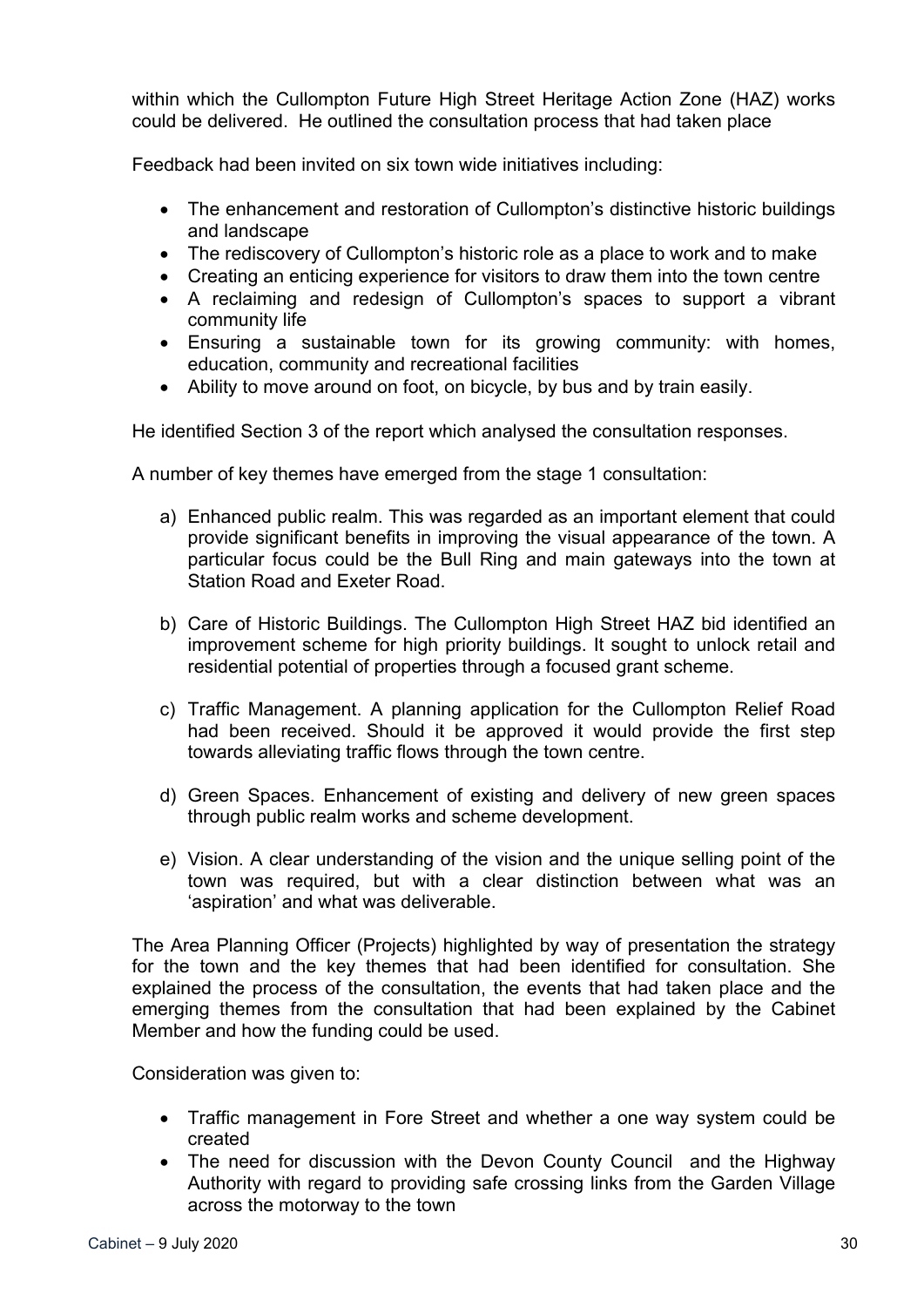- The need for the masterplan to be deliverable
- The need for cycling and walking to be supported
- The work that was taking place with the Garden Village forums with regard to an integrated approach for linking the Garden Village with the town

## **RESOLVED** that:

- a) The responses to the Cullompton Town Centre Masterplan Supplementary Planning Document (SPD) Public Consultation at Stage 1 be noted; and
- b) The production of a draft masterplan SPD for Cullompton Town Centre be progressed taking into account the comments received through Stage 1 public consultation.

(Proposed by Cllr G Barnell and seconded by Cllr S J Clist)

Notes:

- i) Cllr Mrs N Woollatt declared a personal interest as the property that she owned was mentioned in the report and that she was a member of the Cullompton Leat Conservation Board.
- ii) \*Report previously circulated, copy attached to minutes.

# 200. **REVENUE AND CAPITAL OUTTURN 2019/20**

The Cabinet had before it a \*report of the Deputy Chief Executive (S151) presenting the revenue and capital outturn figures for the financial year 2019/20.

The Cabinet Member for Finance outlined the contents of the report stating that the outturn report was a set of management reports that showed the year end position on all service areas. Appendix 1 showed the overall performance, the recharges and interest charges and that the deficit had been reduced by £20k. He identified the details of the Housing Revenue Account, the total direct expenditure and income, the development at Palmerston park and the Right to Buys that had been repurchased. With regard to the Capital Programme, he highlighted the spends to date and the underspend that would be carried forward. He then thanked the officers within the finance team for their hard work.

Consideration was given to:

- A previous request to highlight the 3 Rivers figures on a separate line within the tables
- The increase in the number of parking permits that had been purchased which had been aided by additional advertising
- The consultancy budget for the boundary review which had not been required
- The slippage on the play areas budget which would be rolled forward

## **RESOLVED** that:

a) The General Fund outturn achieved in 2019/20 which shows an overall overspend of £232k be noted. This deficit is proposed to be taken from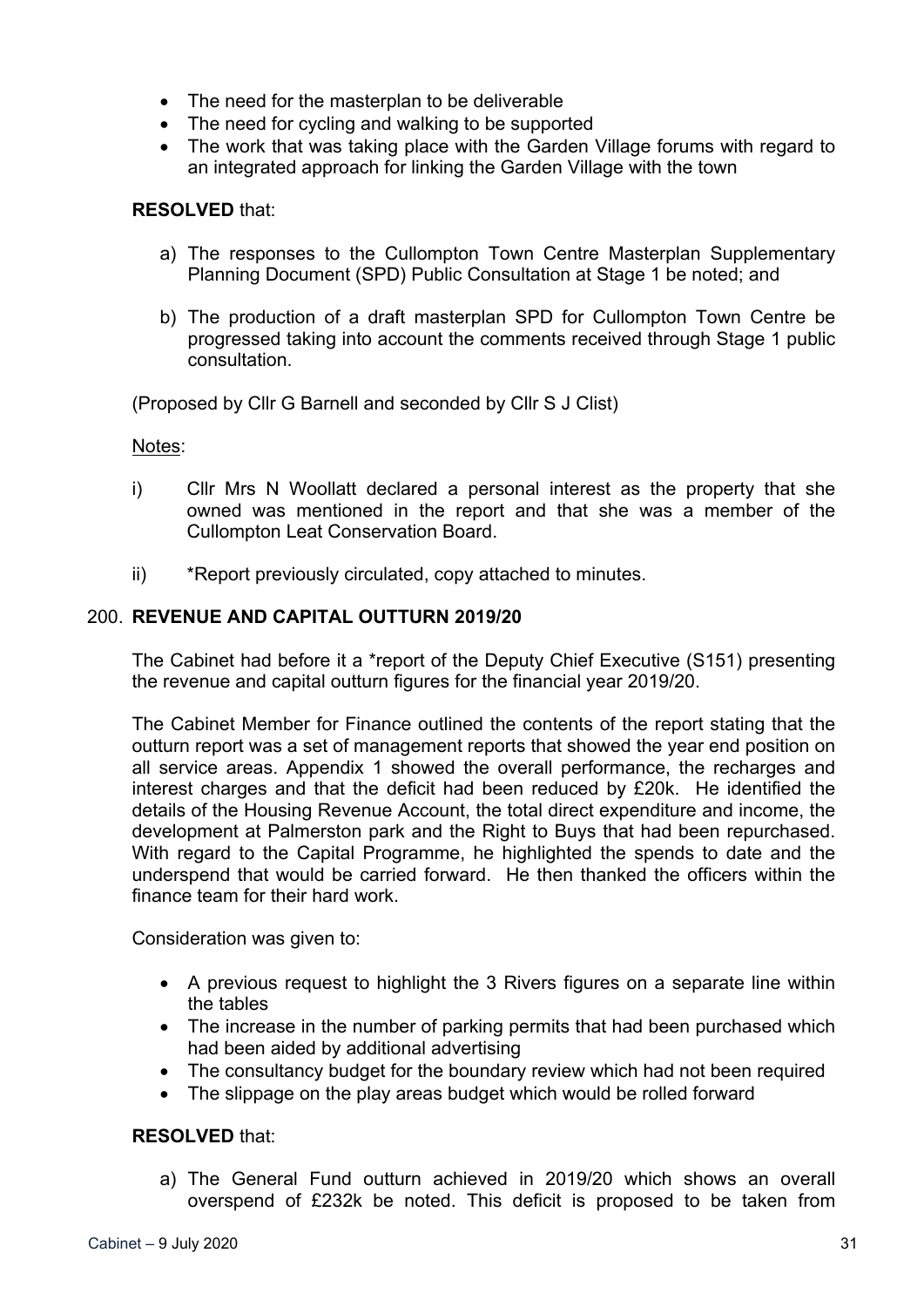General Fund reserve which will still leave the balance above our minimum recommended level.

- b) The net transfers to earmarked reserves of £686k detailed in the General Fund service budget variance reports shown in Appendix 1 and summarised in Appendix 3 be approved.
- c) The positive position achieved on the Housing Revenue Account which shows a saving of £608k be noted and the "earmarking" of the extra £608k shown in paragraph 4.2, as well as the utilisation of reserves totalling £859k identified in Appendices 2 be approved; and
- d) The carry forward of £9.741m from the 2019/20 capital programme (see paragraph 6.3) be approved as all of the schemes will be delivered in 2020/21 or later years. Also the transfer to earmarked reserves of the un-spent £208k identified in Appendix 4 be approved.

(Proposed by Cllr A White and seconded by Cllr L D Taylor)

Note: \*Report previously circulated, copy attached to minutes.

# 201. **ANNUAL TREASURY MANAGEMENT REPORT (1-47- 10)**

The Cabinet had before it a \*report of the Deputy Chief Executive (S151) providing a review of activities and the prudential treasury indicators on actuals for 2019/20.

In response to a question asked in public question time, the Deputy Chief Executive (S151) stated that he could give assurance that all relevant due diligence had taken place, if the Audit Committee minutes did not show his response, he would deal with this at the next meeting and he would respond to Mr Quinn directly.

The Cabinet Member for Finance outlined the contents of the report stating that the Council was required by regulations issued under the Local Government Act 2003 to produce an annual treasury management review of activities and the actual prudential and treasury indicators for 2019/20. The following areas were covered in the report: the councils capital expenditure and financing, the end of year treasury provision, the investment strategy, the fact that no borrowing had been undertaken during the year. The amounts invested in Churches, Charities and Local Authorities (CCLA) and 3 Rivers Development Limited and the credit risk related to loans.

Consideration was given to the table of investments specifically those with other councils.

## **RECOMMENDED** to Council that:

- a) The treasury activities for the year to be noted.
- b) The actual 2019/20 prudential and treasury indicators outlined in the report be approved.

(Proposed by Cllr A White and seconded by Cllr L D Taylor)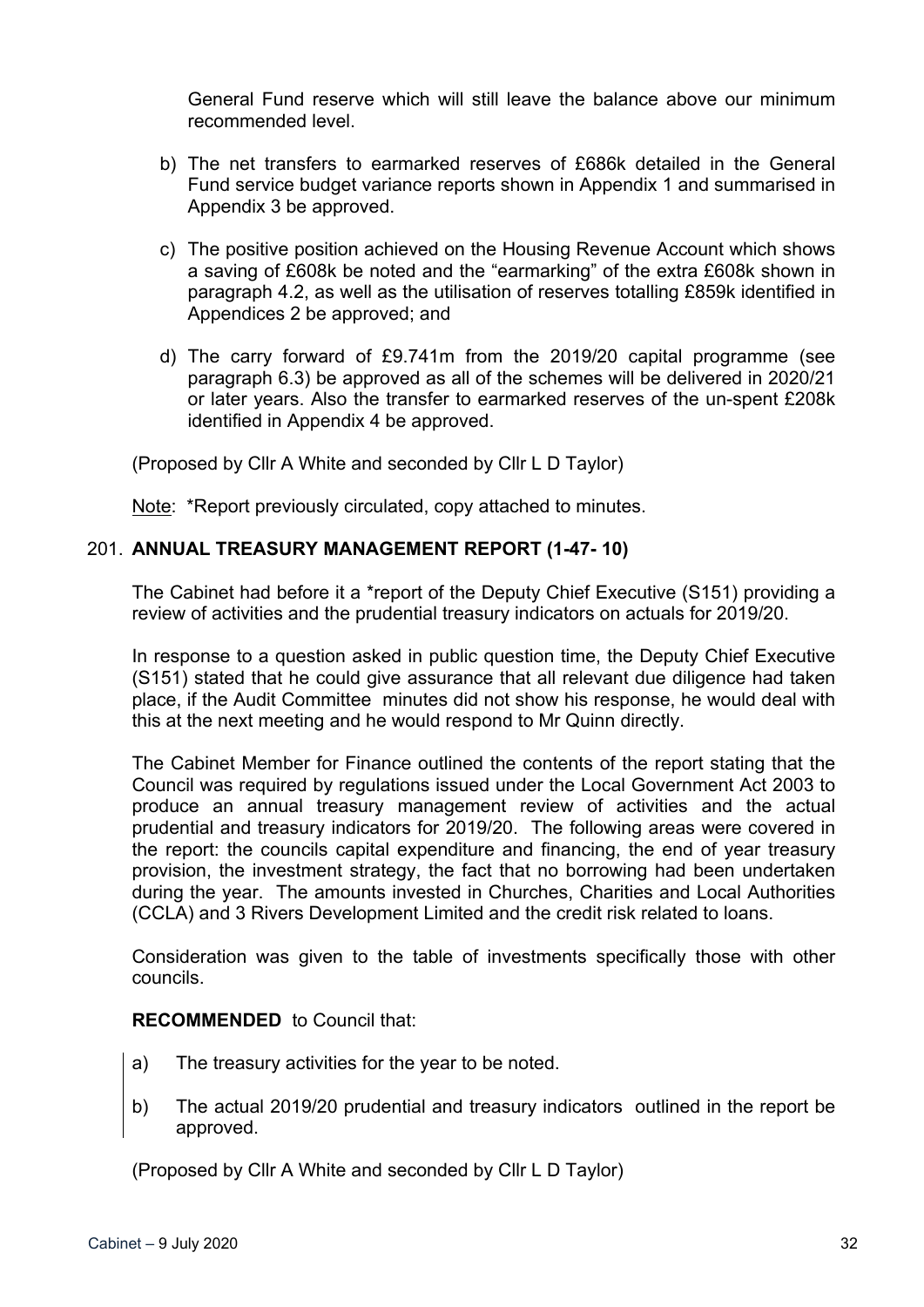Note: \*Report previously circulated, copy attached to minutes.

### 202. **PAVEMENT LICENCES: NEW LEGISLATION AND DELEGATION OF POWERS (1-53-45)**

The Cabinet had before it a \* report of the Group Manager for Public Health and Regulatory Services outlining the details of the Business and Planning Bill.

The Cabinet Member for Community Well-Being outlined the contents of the report stating the COVID -19 pandemic had had a significant impact on a range of businesses especially the hospitality sector. In order to support businesses in reopening, the Government had published the Business and Planning Bill on 25 June 2020 which had identified significant new licensing requirements. The Bill had introduced a new pavement licencing regime to be administered by the Local Authority to allow the serving of food and drink by local businesses on certain highways; fees for the licence would not exceed £100 and the details of the licence could be specified by the Licensing Authority.

The Group Manager for Public Health and Regulatory Services informed the meeting that the Bill was still passing through parliament and that there was still scope for further amendments.

### **RESOLVED** that

- a) The provisions of the Business and Planning Bill be noted;
- b) Delegated authority be given to the Group Manager for Public Health and Regulatory Services for the administration and enforcement of the provisions within the Business and Planning Bill on its passing into law. These delegations can then be sub-delegated to relevant officers; and
- c) Delegated authority be given to the Group Manager for Public Health for the setting of the fee for pavement licences.

(Proposed by Cllr D J Knowles and seconded by Cllr Miss E Wainwright)

Note: \*Report previously circulated, copy attached to minutes.

## 203. **NOTIFICATION OF KEY DECISIONS (1-59-26)**

The Cabinet had before it and **NOTED** its \*rolling plan for July 2020 containing future key decisions.

## 204. **3 RIVERS DEVELOPMENTS LTD FEEDBACK FROM SCRUTINY & AUDIT (2-02- 22)**

The Cabinet had before it a \* report of the Chief Executive providing the feedback received from the Scrutiny and Audit Committees as requested by the Cabinet at its meeting on 11 June 2020.